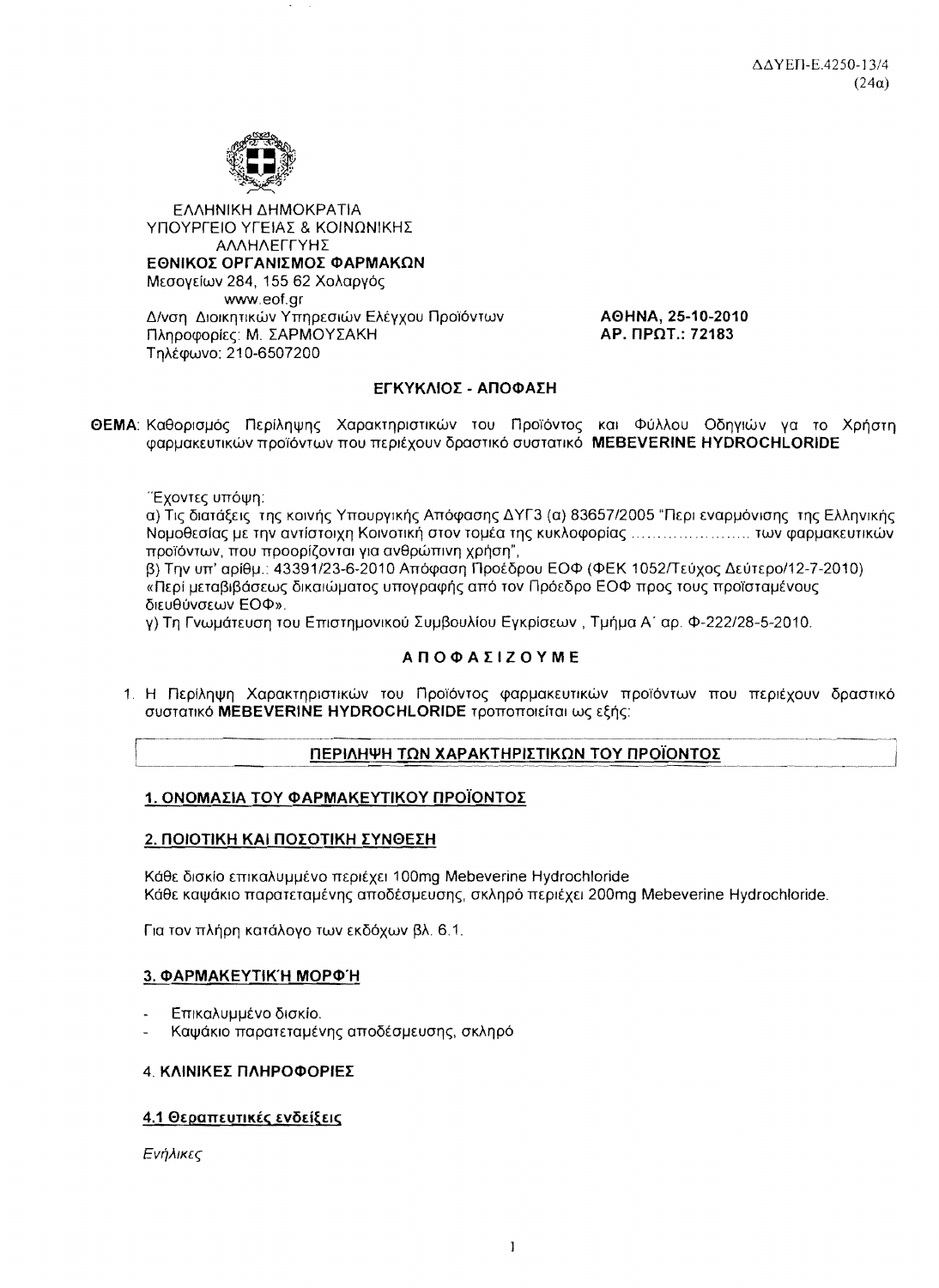Συμπτωματική αντιμετώπιση του κοιλιακού άλγους και των σπασμών, των διαταραχών του εντέρου και της εντερικής δυσφορίας που συνδέονται με το σύνδρομο ευερεθίστου εντέρου και γενικά σπαστικές καταστάσεις του γαστρεντερικού.

# 4.2 Δοσολογία και τρόπος χορήγησης

Για χορήγηση από του στόματος.

# Ενήλικες

# Επικαλυμμένα Δισκία

Τα επικαλυμμένα δισκία θα πρέπει να καταπίνονται με αρκετή ποσότητα νερού (τουλάχιστον 100 ml νερού).

Να μην μασώνται.

Ένα δισκίο των 100mg, 3 ή 4 φορές την ημέρα. Τα δισκία να λαμβάνονται περίπου 20 λεπτά πριν από τα γεύματα.

# Καψάκια παρατεταμένης αποδέσμευσης, σκληρά

Τα καψάκια θα πρέπει να καταπίνονται με αρκετή ποσότητα νερού (τουλάχιστον 100 ml νερού). Να μην μασώνται.

Ένα καψάκιο των 200mg, δύο φορές την ημέρα, χορηγούμενα ένα το πρωί και ένα το βράδυ.

# Παιδιατρικός πληθυσμός

Τα δισκία 100mg και τα καψάκια παρατεταμένης αποδέσμευσης 200mg μεμπεβερίνης δεν συνίστανται για χρήση σε παιδιά και εφήβους κάτω των 18 ετών, λόγω ανεπαρκών στοιχείων για την ασφάλεια και την αποτελεσματικότητα.

# 4.3 Αντενδείξεις

Υπερευαισθησία στη δραστική ουσία ή σε οποιοδήποτε από τα έκδοχα. Παραλυτικός ειλεός, πορφυρία.

# 4.4 Ειδικές προειδοποιήσεις και προφυλάξεις κατά τη χρήση

Σε καταστάσεις εντερικής ατονίας. Σε ασθενείς με ελκώδη κολίτιδα.

Λόγω του ότι τα επικαλυμμένα δισκία μεμπεβερίνης περιέχουν λακτόζη, ασθενείς με σπάνια κληρονομικά προβλήματα δυσανεξίας στη γαλακτόζη, όπως Lapp ανεπάρκεια λακτάσης ή δυσαπορρόφηση γλυκόζης – γαλακτόζης, δεν θα πρέπει να λαμβάνουν αυτό το φαρμακευτικό προϊόν.

Τα επικαλυμμένα δισκία μεμπεβερίνης περιέχουν σακχαρόζη και δεν θα πρέπει να λαμβάνονται από ασθενείς με σπάνια κληρονομικά προβλήματα δυσανεξίας στη φρουκτόζη, δυσαπορρόφηση γλυκόζης γαλακτόζης ή ανεπάρκεια σακχαράσης - ισομαλτάσης.

# 4.5 Αλληλεπιδράσεις με άλλα φαρμακευτικά προϊόντα και άλλες μορφές αλληλεπίδρασης

Τα προκλινικά δεδομένα δείχνουν ότι η αποτελεσματικότητα της μεμπεβερίνης μπορεί να μεταβάλλεται όταν συγχορηγείται με αντιχολινεργικά ή ευκινητικά (προκινητικά) φάρμακα. Κατά συνέπεια η μεμπεβερίνη πρέπει να χρησιμοποιείται με προσοχή όταν συγχορηγείται σε συνδυασμό με αυτά τα φαρμακευτικά προϊόντα.

# 4.6 Κύηση και γαλουχία

Δεν υπάρχουν επαρκή δεδομένα από τη χρήση της μεμπεβερίνης σε εγκύους. Μελέτες σε ζώα δεν κατέδειξαν άμεσες ή έμμεσες επικίνδυνες επιπτώσεις στην εγκυμοσύνη, στην ανάπτυξη του εμβρύου, στον τοκετό ή στη μεταγεννητική ανάπτυξη (βλέπε 5.3). Η χορήγηση σε εγκύους πρέπει να πραγματοποιείται με ιδιαίτερη προσοχή.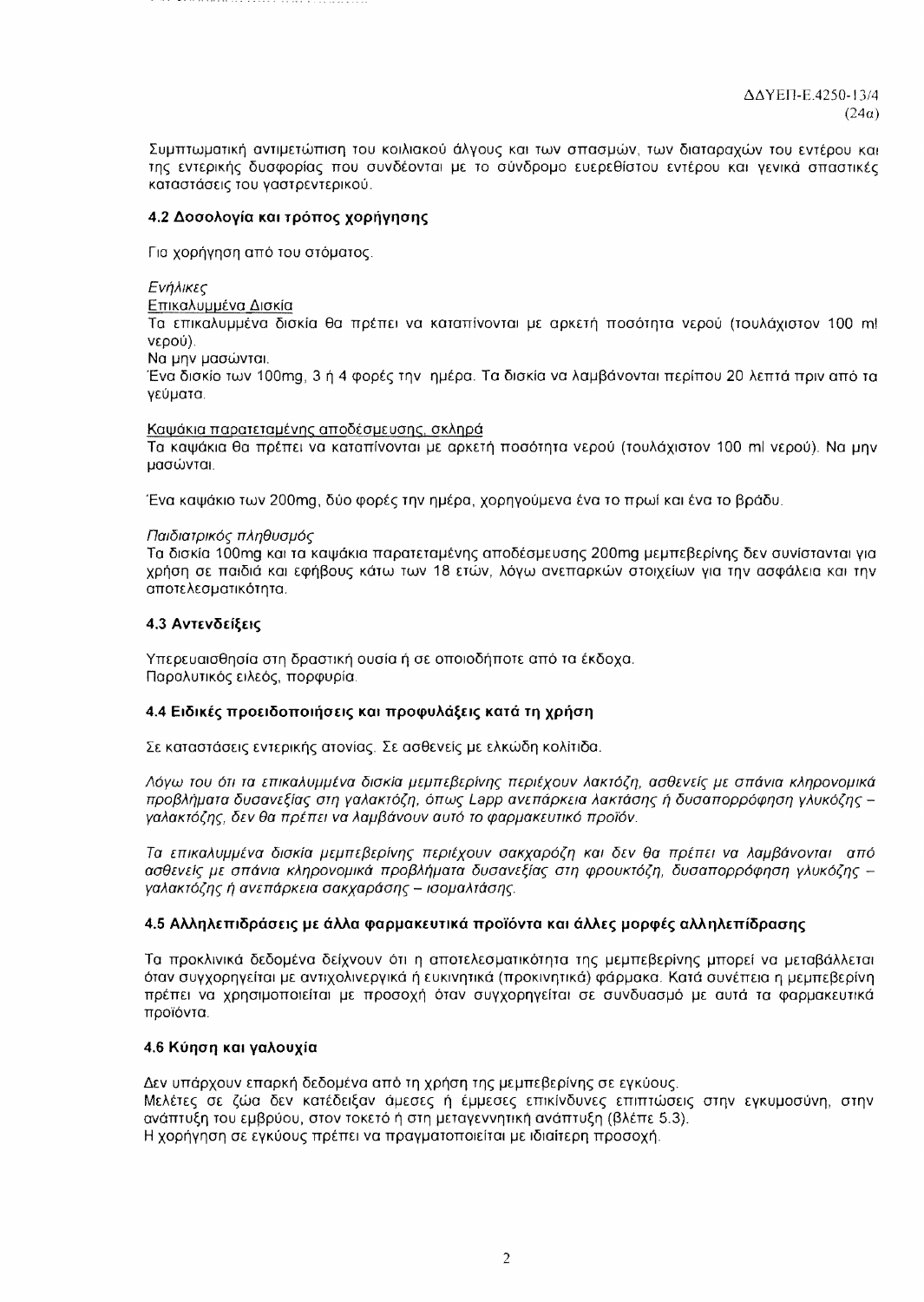Είναι άγνωστο εάν η μεμπεβερίνη ή οι μεταβολίτες της απεκκρίνονται στο μητρικό γάλα του ανθρώπου. Στα ζώα, η απέκκριση της μεμπεβερίνης στο γάλα δεν έχει μελετηθεί. Η μεμπεβερίνη δεν πρέπει να χρησιμοποιείται κατά τη διάρκεια του θηλασμού.

## 4.7 Επίδραση στην ικανότητα οδήγησης και χειρισμού μηχανημάτων

Δεν πραγματοποιήθηκαν μελέτες σχετικά με τις επιδράσεις στην ικανότητα οδήγησης και χειρισμού μηχανών. Επειδή έχουν αναφερθεί περιστασιακά ορισμένα περιστατικά ζάλης, θεωρείται ότι η μεμπεβερίνη μπορεί να επηρεάσει την ικανότητα οδήγησης ή χειρισμού μηχανημάτων.

## 4.8 Ανεπιθύμητες ενέργειες

Η μεμπεβερίνη γίνεται κατά κανόνα καλά ανεκτή.

Οι ακόλουθες ανεπιθύμητες ενέργειες έχουν αναφερθεί αυθόρμητα κατά τη μετεγκριτική χρήση. Η ακριβής συχνότητα δεν μπορεί να προσδιοριστεί από τα διαθέσιμα δεδομένα (είναι άγνωστη).

Έχουν παρατηρηθεί αλλεργικές αντιδράσεις κυρίως, αλλά όχι αποκλειστικά περιορισμένες, στο δέρμα (δεν μπορεί να εκτιμηθεί η συχνότητα από τα διαθέσιμα δεδομένα).

Διαταραχές του ανοσοποιητικού συστήματος Υπερευαισθησία

Διαταραχές του δέρματος και του υποδόριου ιστού Κνίδωση, αγγειοοίδημα, οίδημα προσώπου, εξάνθημα.

## 4.9 Υπερδοσολογία

Σε περίπτωση υπερδοσολογίας αναμένεται θεωρητικά διέγερση του ΚΝΣ. Σε περιπτώσεις όπου λήφθηκε υπερβολική δόση μεμπεβερίνης, δεν παρουσιάστηκαν συμπτώματα ή ήταν ήπια, και συνήθως ταχέως αντιστρεπτά.

Δεν υπάρχει γνωστό ειδικό αντίδοτο αλλά συνιστώνται η πλύση στομάχου ή περαιτέρω συμπτωματική αγωγή.

### 5. ΦΑΡΜΑΚΟΛΟΓΙΚΕΣ ΙΔΙΟΤΗΤΕΣ

### 5.1 Φαρμακοδυναμικές ιδιότητες

Φαρμακοθεραπευτική κατηγορία: Συνθετικά αντιχολινεργικά, εστέρες με τριτοταγή αμινομάδα, κωδικός ATC: A03AA04.

Η μεμπεβερίνη είναι ένα μυοτρόπο σπασμολυτικό με απ' ευθείας δράση στις λείες μυϊκές ίνες του γαστρεντερικού σωλήνα, που επιφέρει ανακούφιση από το σπασμό χωρίς να επιδρά στη φυσιολογική κινητικότητα του εντέρου. Καθότι στον τρόπο δράσης της μεμπεβερίνης δεν εμπλέκεται το Αυτόνομο Νευρικό Σύστημα, απουσιάζουν τα συνήθη αντιχολινεργικά αποτελέσματα.

## 5.2 Φαρμακοκινητικές ιδιότητες

Η μεμπεβερίνη απορροφάται γρήγορα και πλήρως μετά την από του στόματος χορήγηση. Η φαρμακοτεχνική μορφή του καψακίου παρατεταμένης αποδέσμευσης επιτρέπει τη χορήγηση δύο μόνο φορές την ημέρα. Η υδροχλωρική μεμπεβερίνη δεν απεκκρίνεται ως έχει, αλλά μεταβολίζεται πλήρως. Το πρώτο βήμα του μεταβολισμού είναι η υδρόλυση, απ' όπου προκύπτουν το βερατρικό οξύ και η μεμπεβερίνη-αλκοόλη. Το βερατρικό οξύ απεκκρίνεται στα ούρα όπως και η μεμπεβερίνη-αλκοόλη, μέρος της οποίας ως το αντίστοιχο καρβοξυλικό οξύ (ΜΑC) και μέρος ως απομεθυλιωμένο καρβοξυλικό οξύ (DMAC). Η αποβολή είναι πλήρης μέσα σε 24 ώρες.

Το απομεθυλιωμένο καρβοξυλικό οξύ (DMAC) είναι ο κύριος μεταβολίτης που κυκλοφορεί στο πλάσμα. Η περίοδος ημίσειας ζωής σε δυναμική ισορροπία για το DMAC είναι μεγαλύτερη μετά από χορήγηση δόσης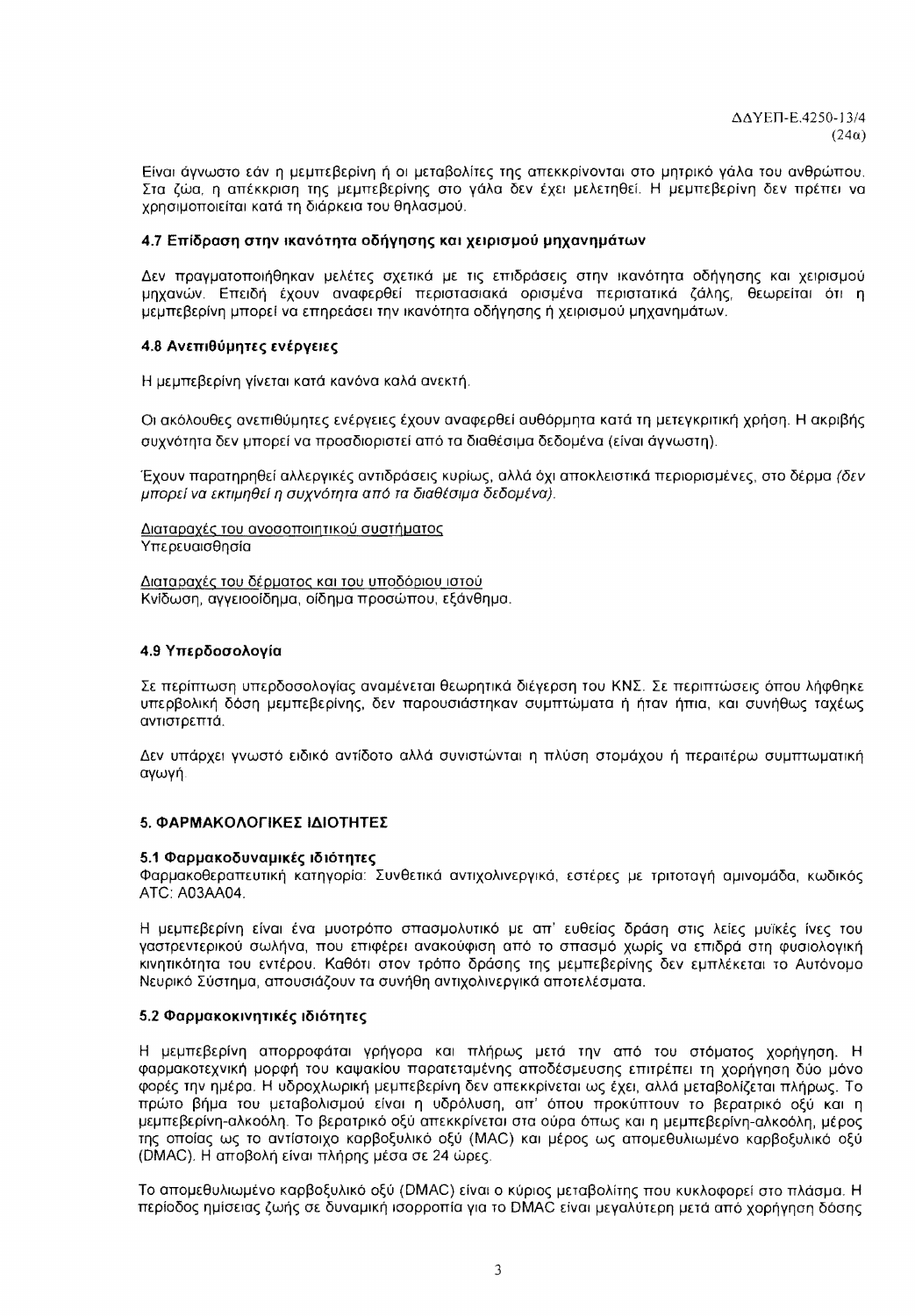καψακίων παρατεταμένης αποδέσμευσης (η t<sub>1/2</sub> είναι 5,77 ώρες) από ότι μετά από χορήγηση δόσης των απλών δισκίων (η t<sub>1/2</sub> είναι 2,45 ώρες). Η σχετική βιοδιαθεσιμότητα του καψακίου παρατεταμένης αποδέσμευσης σε σχέση με το απλό δισκίο των 135mg εμφανίζεται να είναι βέλτιστη με λόγο μέσου (προσαρμοσμένου ως προς τη δόση) AUC 97%. Κατά τη διάρκεια χορήγησης πολλαπλών δόσεων (200 mg δύο φορές ημερησίως) η C<sub>max</sub> του DMAC είναι 804ng/ml και ο t<sub>max</sub> είναι περίπου 3 ώρες. Οι C<sub>max</sub> και t<sub>πεν</sub> του DMAC για το απλό δισκίο των 135mg είναι 1670 ng/ml και 1 ώρα αντίστοιχα.

Το καψάκιο παρατεταμένης αποδέσμευσης των 200mg μεμπεβερίνης έχει ιδιότητες παρατεταμένης αποδέσμευσης όπως υποδεικνύεται από την χαμηλότερη C<sub>max</sub>, τον μεγαλύτερο t<sub>max</sub> και την μεγαλύτερη περίοδο ημίσειας ζωής σε σχέση με το απλό δισκίο, ενώ η βιοδιαθεσιμότητα είναι βέλτιστη. Μετά από πολλαπλές δόσεις, και των δύο μορφών, δεν παρατηρείται σημαντική συσσώρευση.

## 5.3 Προκλινικά δεδομένα νια την ασφάλεια

Κατά την ανάπτυξη του προϊόντος, η μεμπεβερίνη εξετάστηκε εκτεταμένως σε αρκετά είδη ζώων για οξεία, υποξεία και χρόνια τοξικότητα καθώς και σε μελέτες αναπαραγωγής.

Η από του στόματος LD<sub>50</sub> κυμάνθηκε από 902-1995 ma/kg, ενώ η ενδοφλέβια LD<sub>50</sub> υπολογίζεται στο 1% της παραπάνω δόσης.

Τα κύρια συμπτώματα που παρατηρήθηκαν στα ζώα, μετά από πολύ υψηλές από του στόματος και παρεντερικές δόσεις, ήταν ενδεικτικά της ενεργοποίησης του Κεντρικού Νευρικού Συστήματος με διεγερτική συμπεριφορά.

Οι δοσολογίες που χρησιμοποιήθηκαν σε μελέτες με πειραματόζωα υπερέβαιναν αρκετές φορές τις δοσολογίες που χρησιμοποιούνται στον άνθρωπο (40mg/kg η δοσολογία στα πειραματόζωα σε σχέση με 6mg/kg για τον άνθρωπο).

Από μελέτες in vitro και in vivo για τη μεμπεβερίνη, δεν βρέθηκε μεταλλαξιογόνος δράση ή πρόκληση δομικών χρωμοσωμικών ανωμαλιών.

## 6. ΦΑΡΜΑΚΕΥΤΙΚΑ ΣΤΟΙΧΕΙΑ

## 6.1 Κατάλογος εκδόχων

## 6.2 Ασυμβατότητες

Δεν εφαρμόζεται

## 6.3 Διάρκεια ζωής

## 6.4 Ιδιαίτερες προφυλάξεις κατά τη φύλαξη του προϊόντος

## 6.5 Φύση και συστατικά του περιέκτη

## 6.6 Ιδιαίτερες προφυλάξεις απόρριψης

Να φυλάγονται μακριά από τα παιδιά

Κάθε μη χρησιμοποιηθέν προϊόν ή υπόλειμμα πρέπει να απορριφθεί σύμφωνα με τις κατά τόπους ισχύουσες σχετικές διατάξεις.

## 7. ΚΑΤΟΧΟΣ ΤΗΣ ΑΔΕΙΑΣ ΚΥΚΛΟΦΟΡΙΑΣ

## 8. ΑΡΙΘΜΟΣ(ΟΙ) ΑΔΕΙΑΣ ΚΥΚΛΟΦΟΡΙΑΣ

## 9. ΗΜΕΡΟΜΗΝΙΑ ΠΡΩΤΗΣ ΕΓΚΡΙΣΗΣ / ΑΝΑΝΕΩΣΗΣ ΤΗΣ ΑΔΕΙΑΣ

## 10. ΗΜΕΡΟΜΗΝΙΑ ΑΝΑΘΕΩΡΗΣΗΣ ΤΟΥ ΚΕΙΜΕΝΟΥ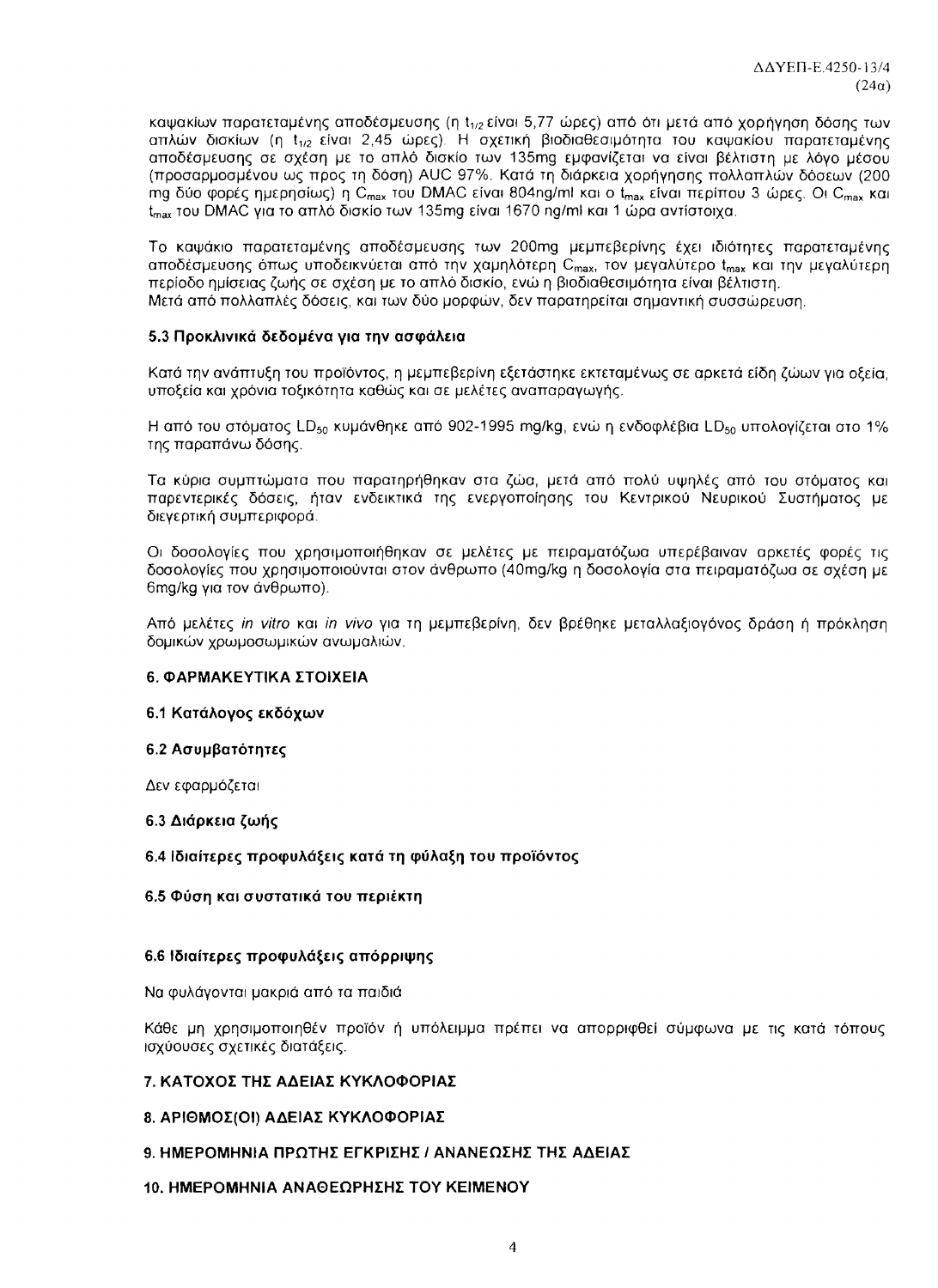2. Το Φύλλο Οδηγιών για το Χρήστη φαρμακευτικών προϊόντων που περιέχουν δραστικό συστατικό MEBEVERINE HYDROCHLORIDE τροποποιείται ως εξής:

|  | ΦΥΛΛΟ ΟΔΗΓΙΩΝ ΓΙΑ ΤΟΝ ΧΡΗΣΤΗ |  |
|--|------------------------------|--|
|  |                              |  |

### ΟΝΟΜΑΣΙΑ ΦΑΡΜΑΚΕΥΤΙΚΟΥ ΠΡΟΪΟΝΤΟΣ  $1.1$

 $12$ Σύνθεση:

Δραστική ουσία: Mebeverine Hydrochloride (μεμπεβερίνη υδροχλωρική)

### $1.3$ Φαρμακοτεχνική μορφή

- Επικαλυμμένο δισκίο
- Καψάκιο παρατεταμένης αποδέσμευσης, σκληρό

### $1.4$ Περιεκτικότητα σε δραστική ουσία Κάθε δισκίο επικαλυμμένο περιέχει 100mg μεμπεβερίνη υδροχλωρική Κάθε καψάκιο παρατεταμένης αποδέσμευσης, σκληρό περιέχει 200mg μεμπεβερίνη υδροχλωρική

### $1.5$ Περιγραφή – Συσκευασία

### $1.6$ Φαρμακοθεραπευτική κατηγορία Συνθετικά αντιχολινερνικά, εστέρες με τριτοτανή αμινομάδα

### $1.7$ Υπεύθυνος Κυκλοφορίας

### $1.8$ Παρασκευαστής & Συσκευαστής

### ΤΙ ΠΡΕΠΕΙ ΝΑ ΓΝΩΡΙΖΕΤΕ ΓΙΑ ΤΟ ΦΑΡΜΑΚΟ ΠΟΥ ΣΑΣ ΧΟΡΗΓΗΣΕ Ο ΓΙΑΤΡΟΣ ΣΑΣ  $2<sub>1</sub>$

### $2.1$ Γενικές πληροφορίες

Η μεμπεβερίνη είναι ένα μυστρόπο σπασμολυτικό με απ' ευθείας δράση στις λείες μυϊκές ίνες του γαστρεντερικού σωλήνα, που επιφέρει ανακούφιση από το σπασμό χωρίς να επιδρά στη φυσιολογική κινητικότητα του εντέρου. Καθότι στον τρόπο δράσης της μεμπεβερίνης δεν εμπλέκεται το Αυτόνουο Νευρικό Σύστημα, απουσιάζουν τα συνήθη αντιχολινεργικά αποτελέσματα. Η φαρμακοτεχνική μορφή του καψακίου παρατεταμένης αποδέσμευσης επιτρέπει τη χορήγηση δύο μόνο φορές την ημέρα. Η υδροχλωρική μεμπεβερίνη δεν απεκκρίνεται ως έχει, αλλά μεταβολίζεται πλήρως και αποβάλλεται στα ούρα με τη μορφή παραγώγων των καρβοξυλικών οξέων. Η αποβολή είναι πλήρης μέσα σε 24 ώρες.

Το απομεθυλιωμένο καρβοξυλικό οξύ (DMAC) είναι ο κύριος μεταβολίτης που κυκλοφορεί στο πλάσμα. Κατά τη διάρκεια χορήγησης πολλαπλών δόσεων (200 mg δύο φορές ημερησίως) η C<sub>max</sub> του DMAC είναι 804ng/ml και ο t<sub>max</sub> είναι περίπου 3 ώρες. Οι C<sub>max</sub> και t<sub>max</sub> του DMAC για το απλό δισκίο των 135mg είναι 1670 ng/ml και 1 ώρα αντίστοιχα.

Το καψάκιο παρατεταμένης αποδέσμευσης των 200mg μεμπεβερίνης έχει ιδιότητες παρατεταμένης αποδέσμευσης όπως υποδεικνύεται από την χαμηλότερη C<sub>max</sub>, τον μεγαλύτερο t<sub>max</sub> και την μεγαλύτερη περίοδο ημίσειας ζωής σε σχέση με το απλό δισκίο, ενώ η βιοδιαθεσιμότητα είναι βέλτιστη.

Μετά από πολλαπλές δόσεις, και των δύο μορφών, δεν παρατηρείται σημαντική συσσώρευση,

### $2.2$ Ενδείξεις

# Ενήλικες

Συμπτωματική αντιμετώπιση του κοιλιακού άλγους και των σπασμών, των διαταραχών του εντέρου και της εντερικής δυσφορίας που συνδέονται με το σύνδρομο ευερεθίστου εντέρου και γενικά σπαστικές καταστάσεις του γαστρεντερικού.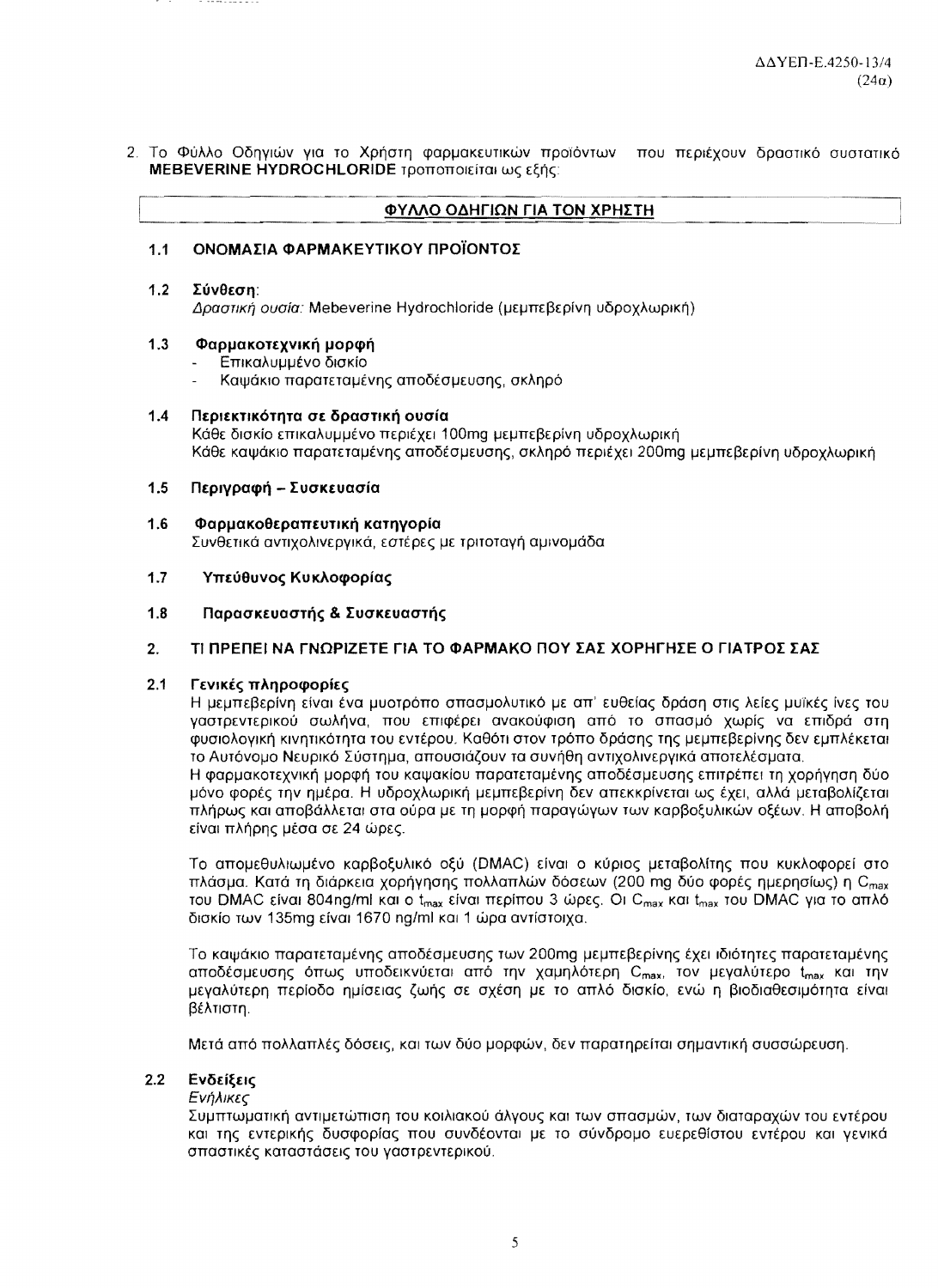### $2.3$ Αντενδείξεις

Υπερευαισθησία στη δραστική ουσία ή σε οποιοδήποτε από τα έκδοχα. Παραλυτικός ειλεός, πορφυρία.

### $2.4$ Ειδικές προφυλάξεις και προειδοποιήσεις κατά τη χρήση

## 2.4.1 Γενικά

Σε καταστάσεις εντερικής ατονίας. Σε ασθενείς με ελκώδη κολίτιδα

Λόγω του ότι τα επικαλυμμένα δισκία μεμπεβερίνης περιέχουν λακτόζη, ασθενείς με σπάνια κληρονομικά προβλήματα δυσανεξίας στη γαλακτόζη, όπως Lapp ανεπάρκεια λακτάσης ή δυσαπορρόφηση γλυκόζης - γαλακτόζης, δεν θα πρέπει να λαμβάνουν αυτό το φαρμακευτικό ποοϊόν.

Τα επικαλυμμένα δισκία μεμπεβερίνης περιέχουν σακχαρόζη και δεν θα πρέπει να λαμβάνονται από ασθενείς με σπάνια κληρονομικά προβλήματα δυσανεξίας στη φρουκτόζη, δυσαπορρόφηση γλυκόζης – γαλακτόζης ή ανεπάρκεια σακχαράσης – ισομαλτάσης.

## 2.4.2 HAIKIWHÉVOI

Όπως αναφέρεται στο κεφ. 2.4.1

### $2.4.3$ Κύηση

Δεν υπάρχουν επαρκή δεδομένα από τη χρήση της μεμπεβερίνης σε εγκύους. Μελέτες σε ζώα δεν κατέδειξαν άμεσες ή έμμεσες επικίνδυνες επιπτώσεις στην εγκυμοσύνη, στην ανάπτυξη του εμβρύου, στον τοκετό ή στη μεταγεννητική ανάπτυξη. Η χορήγηση σε εγκύους πρέπει να πραγματοποιείται με ιδιαίτερη προσοχή.

### $2.4.4$ Γαλουγία

Είναι άγνωστο εάν η μεμπεβερίνη ή οι μεταβολίτες της απεκκρίνονται στο μητρικό γάλα του ανθρώπου. Η μεμπεβερίνη δεν πρέπει να χρησιμοποιείται κατά τη διάρκεια του θηλασμού.

## 2.4.5 Παιδιά

Όπως αναφέρεται στο κεφ. 2.4.1 και 2.6

## 2.4.6 Επίδραση στην ικανότητα οδήγησης και χειρισμού μηχανημάτων

Δεν πραγματοποιήθηκαν μελέτες σχετικά με τις επιδράσεις στην ικανότητα οδήγησης και χειρισμού μηχανών. Επειδή έχουν αναφερθεί περιστασιακά ορισμένα περιστατικά ζάλης, θεωρείται ότι η μεμπεβερίνη μπορεί να επηρεάσει την ικανότητα οδήγησης ή χειρισμού μηχανημάτων.

## 2.4.7 Ιδιαίτερες προειδοποιήσεις για τα περιεχόμενα έκδοχα

Υπερευαισθησία στην δραστική ουσία ή σε οποιοδήποτε από τα έκδοχα (βλ. και κεφ. 2.4.1)

### $2.5$ Αλληλεπιδράσεις με άλλα φάρμακα ή ουσίες

Τα προκλινικά δεδομένα δείχνουν ότι η αποτελεσματικότητα της μεμπεβερίνης μπορεί να μεταβάλλεται όταν συγχορηγείται με αντιχολινεργικά ή ευκινητικά (προκινητικά) φάρμακα. Κατά συνέπεια η μεμπεβερίνη πρέπει να χρησιμοποιείται με προσοχή όταν συγχορηγείται σε συνδυασμό με αυτά τα φαρμακευτικά προϊόντα.

### $2.6$ Δοσολογία

Για χορήγηση από του στόματος.

Ενήλικες

Επικαλυμμένα Δισκία

Τα επικαλυμμένα δισκία θα πρέπει να καταπίνονται με αρκετή ποσότητα νερού (τουλάχιστον 100 ml νερού).

Να μην μασώνται.

Ένα δισκίο των 100mg, 3 ή 4 φορές την ημέρα. Τα δισκία να λαμβάνονται περίπου 20 λεπτά πριν από τα νεύματα.

## Καψάκια παρατεταμένης αποδέσμευσης, σκληρά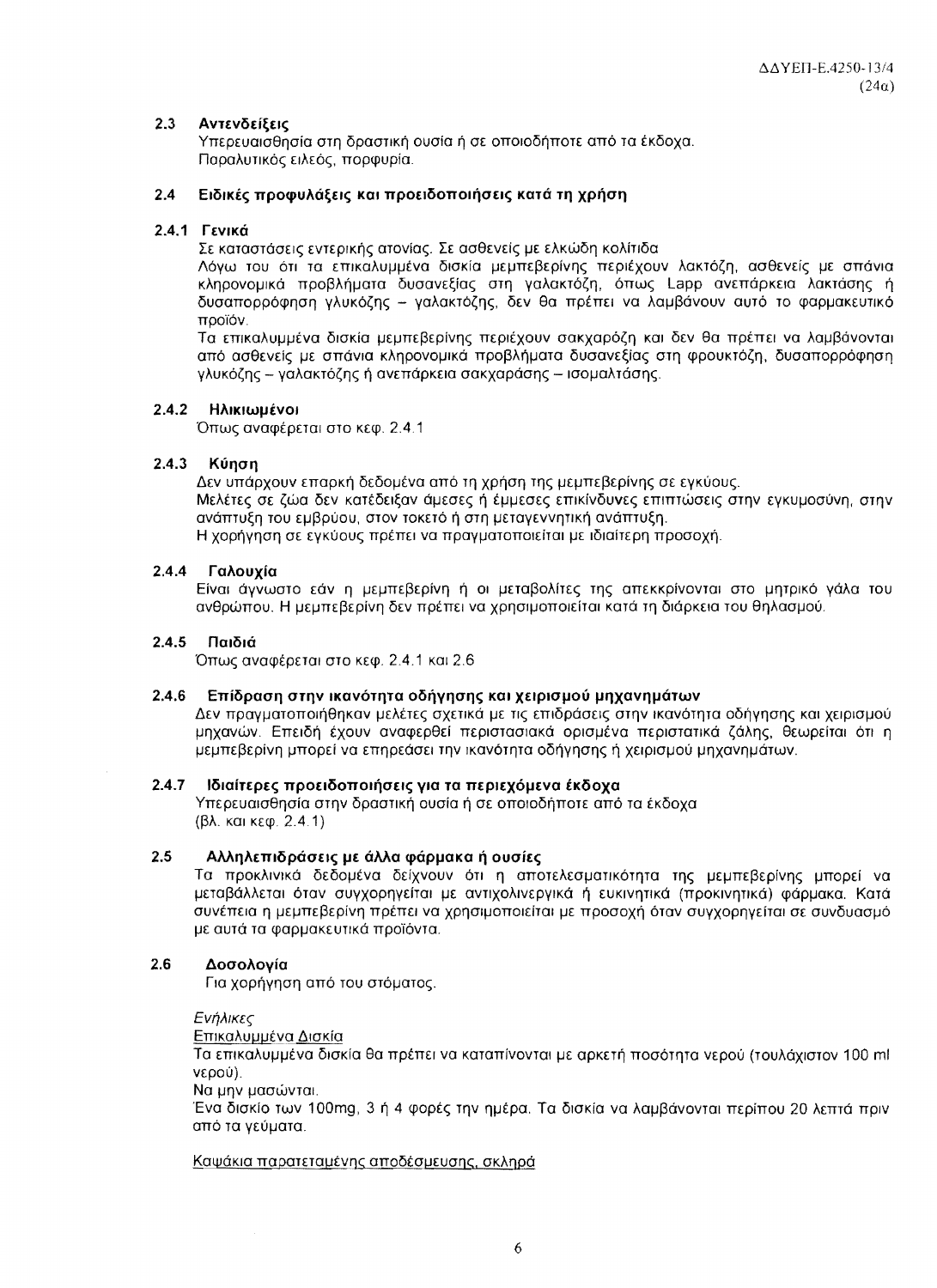Τα καψάκια θα πρέπει να καταπίνονται με αρκετή ποσότητα νερού (τουλάχιστον 100 ml νερού). Να μην μασώνται.

Ένα καψάκιο των 200mg, δύο φορές την ημέρα, χορηγούμενα ένα το πρωί και ένα το βράδυ.

Παιδιατρικός πληθυσμός

Τα δισκία 100mg και τα καψάκια παρατεταμένης αποδέσμευσης 200mg μεμπεβερίνης δεν συνίστανται για χρήση σε παιδιά και εφήβους κάτω των 18 ετών, λόγω ανεπαρκών στοιχείων για την ασφάλεια και την αποτελεσματικότητα.

### $2.7$ Υπερδοσολογία -- Αντιμετώπιση

Σε περίπτωση υπερδοσολογίας αναμένεται θεωρητικά διέγερση του ΚΝΣ. Σε περιπτώσεις όπου λήφθηκε υπερβολική δόση μεμπεβερίνης, δεν παρουσιάστηκαν συμπτώματα ή ήταν ήπια, και συνήθως ταχέως αντιστρεπτά.

Δεν υπάρχει γνωστό ειδικό αντίδοτο αλλά συνιστώνται η πλύση στομάχου ή περαιτέρω συμπτωματική αγωγή.

Τηλέφωνο Κέντρου Δηλητηριάσεων: 210.77.93.777.

### $2.8$ Ανεπιθύμητες ενέργειες

Η μεμπεβερίνη γίνεται κατά κανόνα καλά ανεκτή.

Οι ακόλουθες ανεπιθύμητες ενέργειες έχουν αναφερθεί αυθόρμητα κατά τη μετεγκριτική χρήση. Η ακριβής συχνότητα δεν μπορεί να προσδιοριστεί από τα διαθέσιμα δεδομένα (είναι άγνωστη).

Έχουν παρατηρηθεί αλλεργικές αντιδράσεις κυρίως, αλλά όχι αποκλειστικά περιορισμένες, στο δέρμα (δεν μπορεί να εκτιμηθεί η συχνότητα από τα διαθέσιμα δεδομένα).

Διαταραχές του ανοσοποιητικού συστήματος Υπερευαισθησία

Διαταραχές του δέρματος και του υποδόριου ιστού Κνίδωση, αγγειοοίδημα, οίδημα προσώπου, εξάνθημα.

### $2.9$ Τι πρέπει να γνωρίζετε σε περίπτωση που παραλείψετε να πάρετε κάποια δόση Συνεχίστε κανονικά με την επόμενη δόση.

### $2.10$ Ημερομηνία λήξης του προϊόντος

Η ημερομηνία λήξης αναγράφεται στην εξωτερική συσκευασία. Να μην χρησιμοποιείται το περιεχόμενο φαρμακευτικό προϊόν μετά την ημερομηνία λήξης. Κάθε μη χρησιμοποιηθέν προϊόν ή υπόλειμμα πρέπει να απορριφθεί σύμφωνα με τις κατά τόπους ισχύουσες σχετικές διατάξεις.

 $2.11$ Ιδιαίτερες προφυλάξεις για τη φύλαξη του προϊόντος Να φυλάγονται μακριά από τα παιδιά

### $2.12$ Ημερομηνία τελευταίας αναθεώρησης του φύλλου οδηγιών

### ΠΛΗΡΟΦΟΡΙΕΣ ΓΙΑ ΤΗΝ ΟΡΘΟΛΟΓΙΚΗ ΧΡΗΣΗ ΤΩΝ ΦΑΡΜΑΚΩΝ  $\mathbf{R}$

- Το φάρμακο αυτό σας το έγραψε ο γιατρός σας μόνο για το συγκεκριμένο ιατρικό σας πρόβλημα. Δεν θα πρέπει να το δίνετε σε άλλα άτομα ή να το χρησιμοποιείτε για κάποια άλλη πάθηση, χωρίς προηγουμένως να έχετε συμβουλευτεί το γιατρό σας
- Εάν κατά τη διάρκεια της θεραπείας εμφανιστεί κάποιο πρόβλημα με το φάρμακο, ενημερώστε αμέσως το γιατρό σας ή τον φαρμακοποιό σας.
- Εάν έχετε οποιαδήποτε ερωτηματικά γύρω από τις πληροφορίες που αφορούν το φάρμακο που λαμβάνετε ή χρειάζεστε καλύτερη ενημέρωση για το ιατρικό σας πρόβλημα μη διστάσετε να ζητήσετε τις πληροφορίες αυτές από το γιατρό σας ή τον φαρμακοποιό σας
- Για ν α είναι αποτελεσματικό και ασφαλές το φάρμακο που σας χορηγήθηκε θα πρέπει να λαμβάνεται σύμφωνα με τις οδηγίες που σας δόθηκαν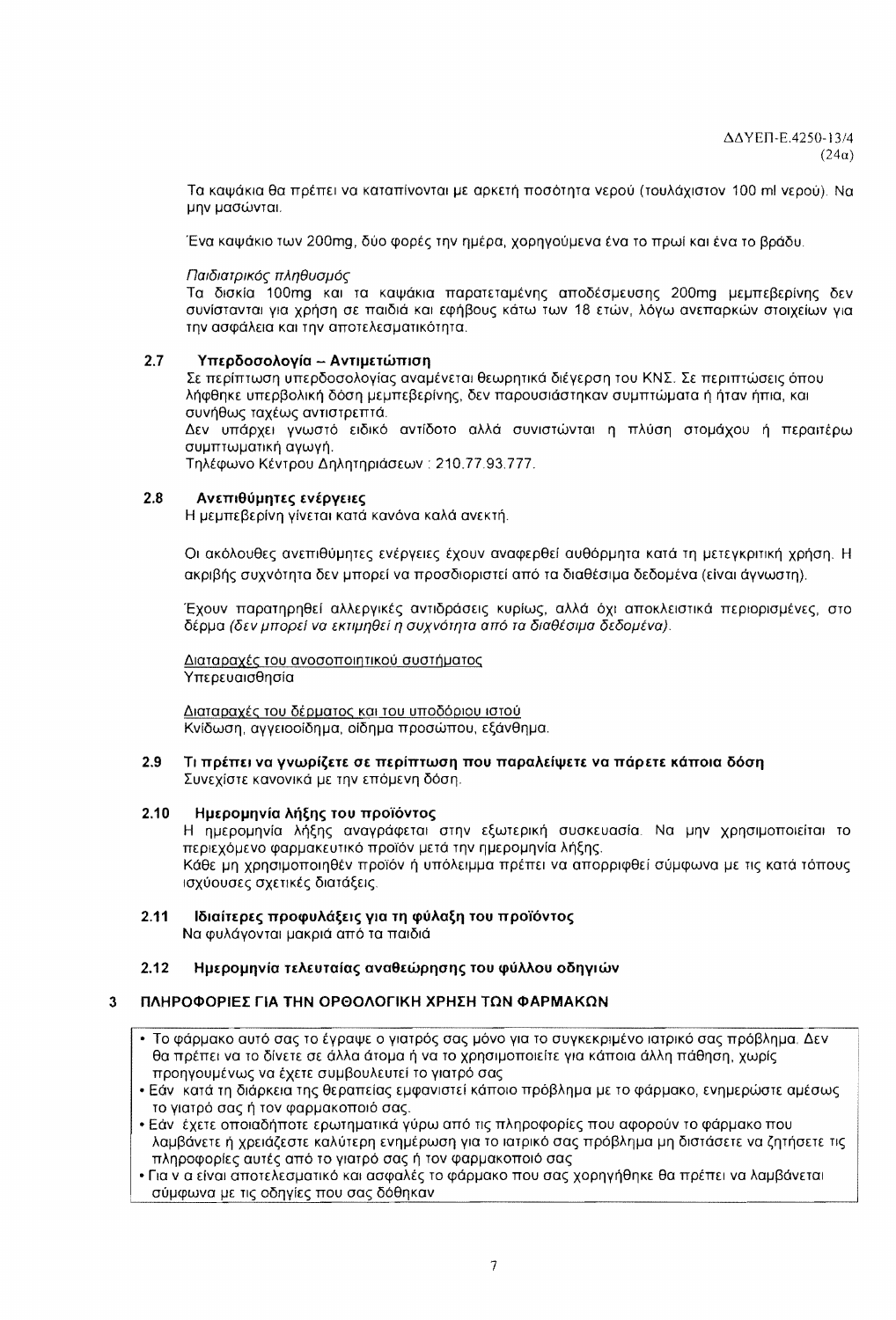- Για τη ν ασφάλειά σας και την υγεία σας είναι απαραίτητο να διαβάσετε με προσοχή κάθε πληροφορία που αφορά το φάρμακο που σας χορηγήθηκε.
- Να μη διατηρείτε τα φάρμακα σε ερμάρια του λουτρού, διότι η ζέστη και η υγρασία μπορεί να αλλοιώσουν το φάρμακο και να το καταστήσουν επιβλαβές για την υγεία σας.
- Να μη ν κρατάτε φάρμακα που δεν τα χρειάζεστε πλέον ή που ήδη έχουν λήξει
- Για μεγαλύτε ρη ασφάλεια κρατάτε όλα τα φάρμακα σε ασφαλές μέρος μακριά από τα παιδιά

### ΤΡΟΠΟΣ ΔΙΑΘΕΣΗΣ  $\mathbf{4}$ .

Το φάρμακο αυτό χορηνείται με ιατρική συντανή.

- $3<sub>1</sub>$ Οι δικαιούχοι και αντιπρόσωποι υποχρεούνται για την εφαρμογή της ανωτέρω εγκυκλίου,
- 4. Κατόπιν των ανωτέρω παύει να ισχύει η υπ' αρίθμ. 91102/30-12-2009 εγκύκλιος του ΕΟΦ

### Κοινοποίηση:

Η ΔΙΕΥΘΥΝΤΡΙΑ ΔΥΕΠ

Ετ. ΑΒΒΟΤΤ PRODUCTS ΜΟΝΟΠΡΟΣΩΠΗ Ε.Π.Ε. δ.τ. ABBOTT PRODUCTS M.E.P.E. ΑΓ. ΔΗΜΗΤΡΙΟΥ 63 174 56 ΑΛΙΜΟΣ ΑΤΤΙΚΗΣ

Δρ. Α. ΚΟΥΤΣΟΥΚΗ

Αποδέκτες για ενέργεια : 1. ΓΕΕΘΑ/ΔΥΓ

Λ. Μεσονείων 136 155 61 Αθήνα

- 2. Υπ. Εργασίας Απασχόλησης & Κοινωνικής Προστασίας Γενική Γραμματεία Κοινωνικών Ασφαλίσεων Δ/νση Ασφάλισης Ασθένειας & Μητρότητας Σταδίου 29, 101 10 Αθήνα (με την παράκληση ενημέρωσης των Ασφαλιστικών Ταμείων που παρέχουν Υγειονομική Περίθαλψη)
- 3. Πανελλήνιο Ιατρικό Σύλλογο Πλουτάρχου 3, 106 75 Αθήνα (με την παράκληση ενημέρωση των τοπικών Ιατρικών Συλλόγων της χώρας).
- 4. Πανελλήνιο Φαρμακευτικό Σύλλονο Πειραιώς 134 & Αγαθημέρου 118 54 Aθήνα (με την παράκληση ενημέρωσης των τοπικών Φαρμακευτικών Συλλόγων της χώρας)
- 5. Πανελλήνια Ένωση Φαρμακοποιών Νοσηλευτικών Ιδρυμάτων Μιχαλακοπούλου 99, 115 27 Αθήνα
- 6. ΙΚΑ-Φαρμ/κή Υπηρεσία Αγ. Κων/νου 8, 102 41 Αθήνα
- 7. ΟΓΑ Κλάδος Φαρμακευτικής Περίθαλψης Πατησίων 30, 106 77 Αθήνα
- 8. Οίκος Ναύτου Πειραιώς Κ.Παλαιολόγου 15 185 35 Πειραιάς
- 9. Οίκος Ναύτου Αθήνας Γλαύστωνος 2 & Πατησίων 106 77 Αθήνα
- 10. Κέντρο Δηλητηριάσεων Νοσοκομείο Παίδων "Π.& Α. Κυριακού" 115 27 Γουδί

 $61.1$  $\mathbb{H} \to \mathbb{R}$ seizBS. OAOTINU<sup>y</sup> ΈλεΝΗ ΑΡΓΥΡΟΠΟΥΛΟΥ